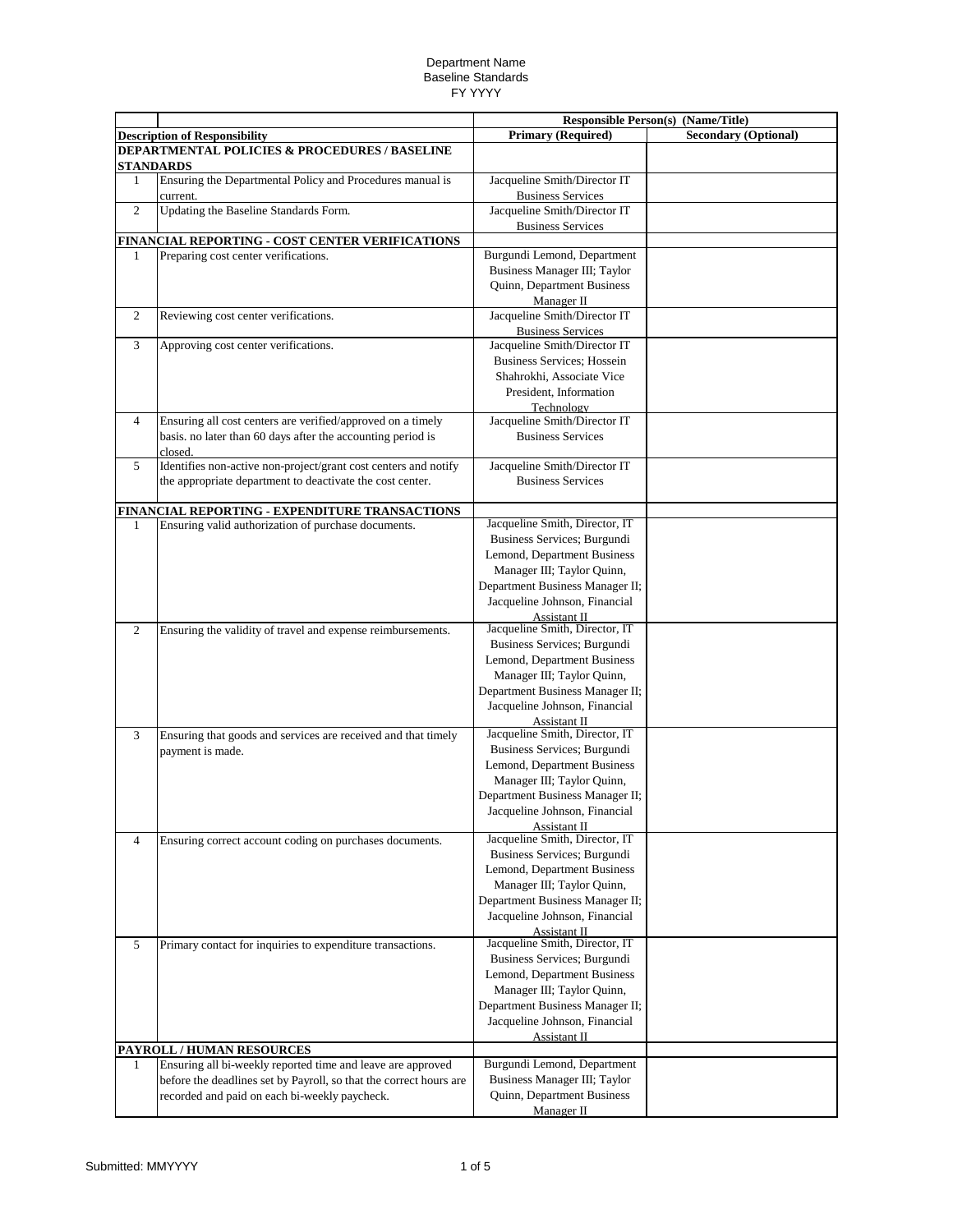|                                      |                                                                | <b>Responsible Person(s)</b>   | (Name/Title)                |
|--------------------------------------|----------------------------------------------------------------|--------------------------------|-----------------------------|
| <b>Description of Responsibility</b> |                                                                | <b>Primary (Required)</b>      | <b>Secondary (Optional)</b> |
| $\mathfrak{D}$                       | Ensuring all monthly leave is recorded and approved before the | Burgundi Lemond, Department    |                             |
|                                      | deadlines set by Payroll.                                      | Business Manager III; Taylor   |                             |
|                                      |                                                                | Quinn, Department Business     |                             |
|                                      |                                                                | Manager II                     |                             |
| 3                                    | Reconciling approved reported time and leave (bi-weekly        | Burgundi Lemond, Department    |                             |
|                                      | employees) and ePARs (monthly employees) to the trial and      | Business Manager III; Taylor   |                             |
|                                      | final payroll verification reports.                            | Quinn, Department Business     |                             |
|                                      |                                                                | Manager II                     |                             |
| $\overline{4}$                       | Completing termination clearance procedures.                   | Jacqueline Smith, Director, IT |                             |
|                                      |                                                                | Business Services; Burgundi    |                             |
|                                      |                                                                | Lemond, Department Business    |                             |
|                                      |                                                                | Manager III; Taylor Quinn,     |                             |
|                                      |                                                                | Department Business Manager II |                             |
|                                      |                                                                |                                |                             |
| $\overline{5}$                       | Ensuring terminated employees are no longer charged to         | Jacqueline Smith, Director, IT |                             |
|                                      | departmental cost centers.                                     | Business Services; Burgundi    |                             |
|                                      |                                                                | Lemond, Department Business    |                             |
|                                      |                                                                | Manager III; Taylor Quinn,     |                             |
|                                      |                                                                | Department Business Manager II |                             |
|                                      |                                                                |                                |                             |
| 6                                    | Maintaining departmental Personnel files.                      | Burgundi Lemond, Department    |                             |
|                                      |                                                                | Business Manager III; Taylor   |                             |
| $\overline{7}$                       | Ensuring valid authorization of new hires.                     | Burgundi Lemond, Department    |                             |
|                                      |                                                                | Business Manager III; Taylor   |                             |
| 8                                    | Ensuring valid authorization of changes in compensation rates. | Jacqueline Smith/Director IT   |                             |
|                                      |                                                                | <b>Business Services</b>       |                             |
| 9                                    | Ensuring the accurate input of changes to the HR System.       | Burgundi Lemond, Department    |                             |
|                                      |                                                                | Business Manager III: Taylor   |                             |
| 10                                   | Consistent and efficient responses to inquiries.               | Jacqueline Smith, Director, IT |                             |
|                                      |                                                                | Business Services; Burgundi    |                             |
|                                      |                                                                | Lemond, Department Business    |                             |
|                                      |                                                                | Manager III; Taylor Quinn,     |                             |
|                                      |                                                                | Department Business Manager II |                             |
|                                      |                                                                |                                |                             |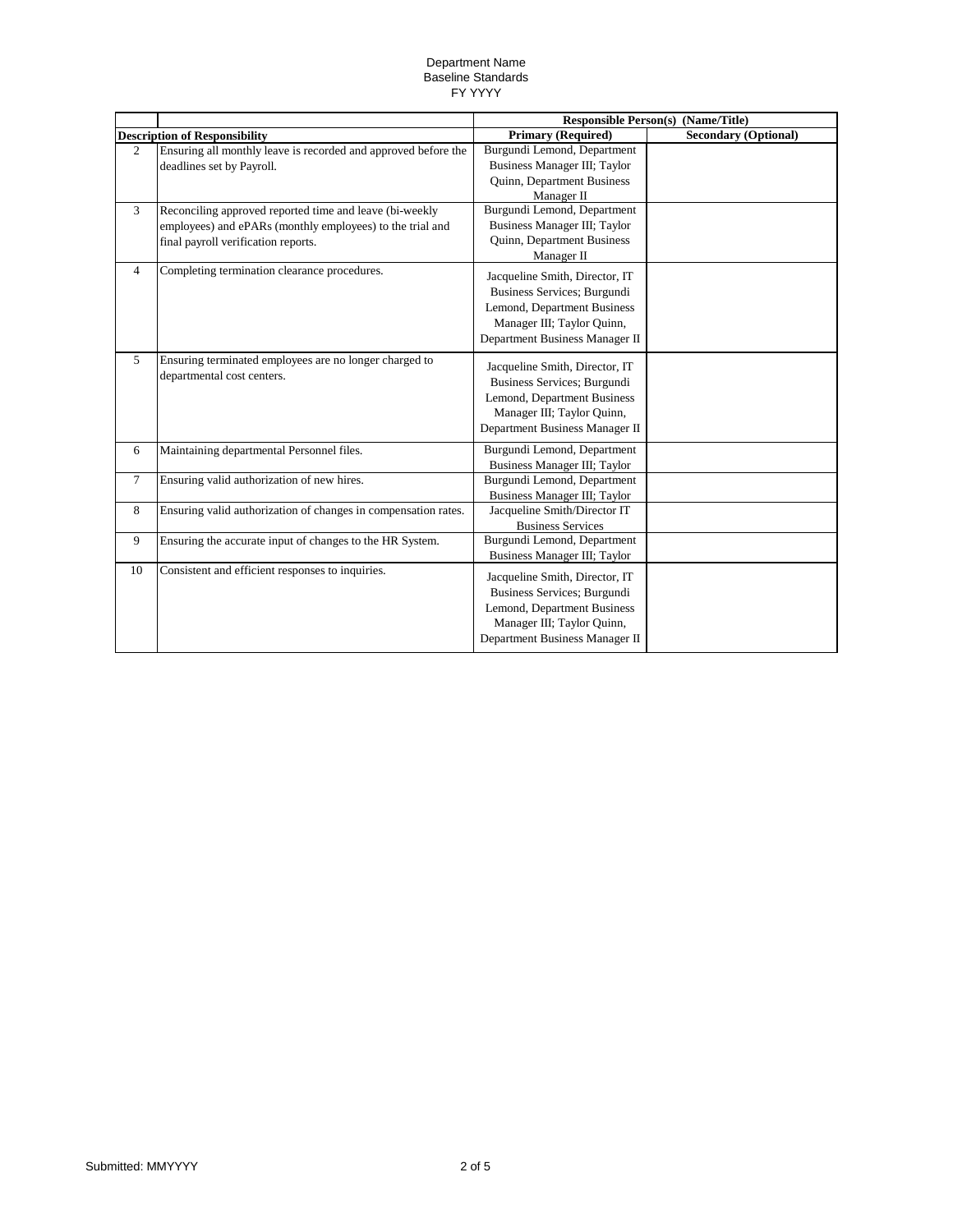|                |                                                             | <b>Responsible Person(s) (Name/Title)</b>                     |                             |
|----------------|-------------------------------------------------------------|---------------------------------------------------------------|-----------------------------|
|                | <b>Description of Responsibility</b>                        | <b>Primary (Required)</b>                                     | <b>Secondary (Optional)</b> |
|                | <b>CASH HANDLING</b>                                        |                                                               |                             |
| 1              | Collecting cash, checks, etc.                               | Jacqueline Smith, Director, IT                                |                             |
|                |                                                             | Business Services; Burgundi                                   |                             |
|                |                                                             | Lemond, Department Business                                   |                             |
|                |                                                             | Manager III; Taylor Quinn,                                    |                             |
|                |                                                             | Department Business Manager II;                               |                             |
|                |                                                             | Jacqueline Johnson, Financial                                 |                             |
|                |                                                             | Assistant II                                                  |                             |
| $\overline{2}$ | Prepares Departmental Deposit Form.                         | Jacqueline Smith, Director, IT                                |                             |
|                |                                                             | Business Services; Burgundi                                   |                             |
|                |                                                             | Lemond, Department Business                                   |                             |
|                |                                                             | Manager III; Taylor Quinn,                                    |                             |
|                |                                                             | Department Business Manager II;                               |                             |
|                |                                                             | Jacqueline Johnson, Financial                                 |                             |
| 3              | Approves Departmental Deposit Form.                         | Assistant II<br>Kim Solomon, Director IT                      |                             |
|                |                                                             | Business Services; Said Fattouh,                              |                             |
|                |                                                             | <b>Executive Director, IT Business</b>                        |                             |
|                |                                                             | <b>Services</b>                                               |                             |
| $\overline{4}$ |                                                             | Jacqueline Smith, Director, IT                                |                             |
|                |                                                             | Business Services; Burgundi                                   |                             |
|                |                                                             | Lemond, Department Business                                   |                             |
|                |                                                             | Manager III; Taylor Quinn,                                    |                             |
|                |                                                             | Department Business Manager II;                               |                             |
|                |                                                             | Jacqueline Johnson, Financial                                 |                             |
|                | Transports deposit to the Cashiers Office.                  | Assistant II                                                  |                             |
| 5              | Preparing Journal Entries.                                  | Jacqueline Smith, Director, IT                                |                             |
|                |                                                             | Business Services; Burgundi                                   |                             |
|                |                                                             | Lemond, Department Business                                   |                             |
|                |                                                             | Manager III; Taylor Quinn,                                    |                             |
|                |                                                             | Department Business Manager II                                |                             |
|                |                                                             |                                                               |                             |
| 6              | Verifying deposits posted correctly in the Finance System.  | Jacqueline Smith, Director, IT                                |                             |
|                |                                                             | Business Services; Burgundi                                   |                             |
|                |                                                             | Lemond, Department Business                                   |                             |
|                |                                                             | Manager III; Taylor Quinn,                                    |                             |
|                |                                                             | Department Business Manager II                                |                             |
| 7              | Adequacy of physical safeguards of cash receipts and        | Jacqueline Smith, Director, IT                                |                             |
|                | equivalent.                                                 | Business Services; Burgundi                                   |                             |
|                |                                                             | Lemond, Department Business                                   |                             |
|                |                                                             | Manager III; Taylor Quinn,                                    |                             |
|                |                                                             | Department Business Manager II;                               |                             |
|                |                                                             | Jacqueline Johnson, Financial                                 |                             |
|                |                                                             | Assistant II                                                  |                             |
| 8              | Ensuring deposits are made timely.                          | Jacqueline Smith, Director, IT                                |                             |
|                |                                                             | Business Services; Burgundi                                   |                             |
|                |                                                             | Lemond, Department Business                                   |                             |
|                |                                                             | Manager III; Taylor Quinn,                                    |                             |
|                |                                                             | Department Business Manager II;                               |                             |
|                |                                                             | Jacqueline Johnson, Financial                                 |                             |
| 9              | Ensuring all employees who handle cash have completed Cash  | Assistant II                                                  |                             |
|                | Security Procedures or Cash Deposit and Security Procedures | Jacqueline Smith, Director, IT                                |                             |
|                | training.                                                   | Business Services; Burgundi                                   |                             |
|                |                                                             | Lemond, Department Business                                   |                             |
|                |                                                             | Manager III; Taylor Quinn,                                    |                             |
|                |                                                             | Department Business Manager II                                |                             |
| 10             | Updating Cash Handling Procedures as needed.                |                                                               |                             |
|                |                                                             | Jacqueline Smith, Director, IT<br>Business Services; Burgundi |                             |
|                |                                                             | Lemond, Department Business                                   |                             |
|                |                                                             | Manager III; Taylor Quinn,                                    |                             |
|                |                                                             | Department Business Manager II                                |                             |
|                |                                                             |                                                               |                             |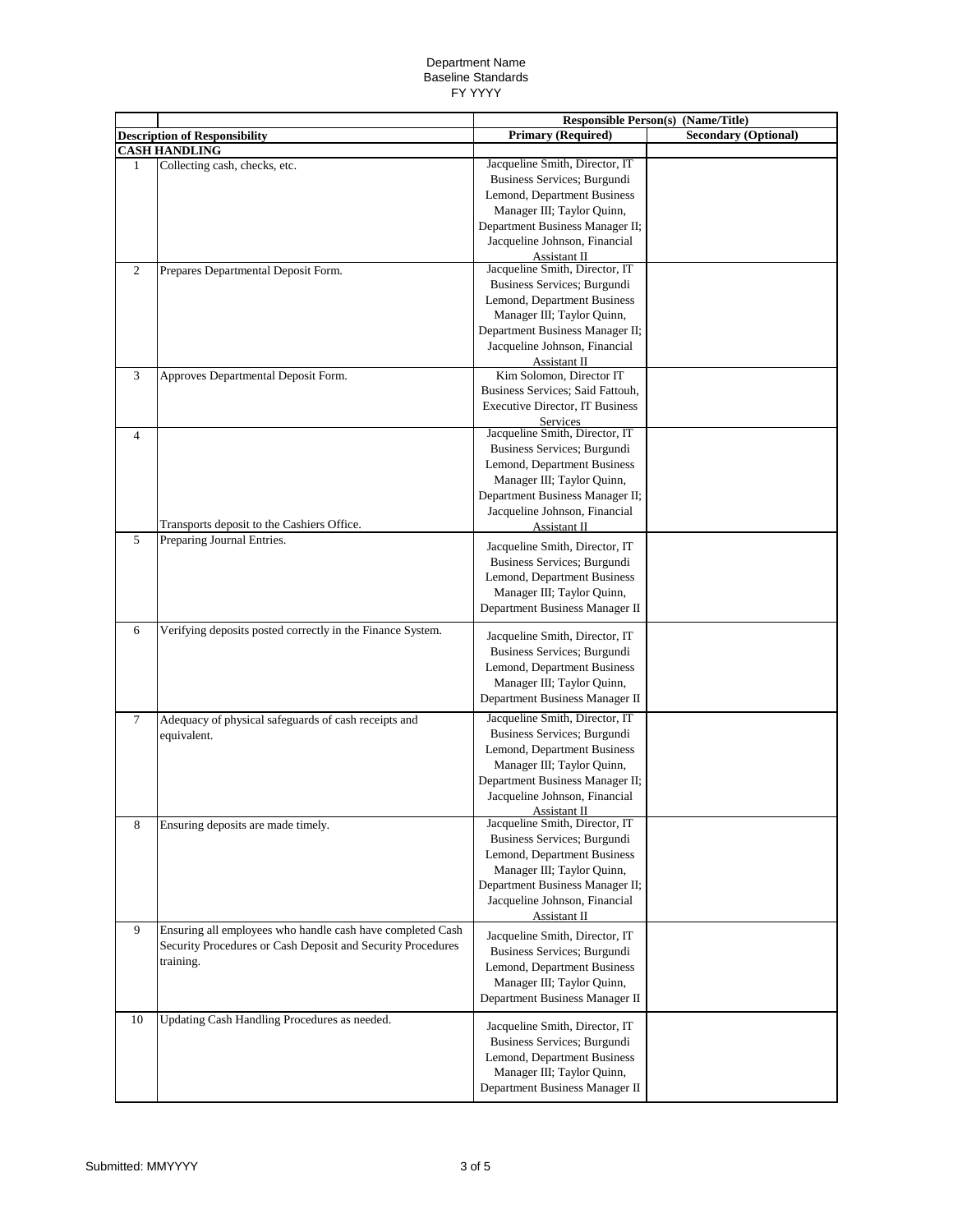|                |                                                                                 | <b>Responsible Person(s) (Name/Title)</b>         |                                |
|----------------|---------------------------------------------------------------------------------|---------------------------------------------------|--------------------------------|
|                | <b>Description of Responsibility</b>                                            | <b>Primary (Required)</b>                         | <b>Secondary (Optional)</b>    |
| 11             | Consistent and efficient responses to inquiries.                                | Jacqueline Smith, Director, IT                    |                                |
|                |                                                                                 | Business Services; Burgundi                       |                                |
|                |                                                                                 | Lemond, Department Business                       |                                |
|                |                                                                                 | Manager III; Taylor Quinn,                        |                                |
|                |                                                                                 | Department Business Manager II;                   |                                |
|                |                                                                                 | Jacqueline Johnson, Financial                     |                                |
|                |                                                                                 | Assistant II                                      |                                |
|                | PETTY CASH                                                                      |                                                   |                                |
| 1              | Preparing petty cash disbursements.                                             | N/A                                               |                                |
|                |                                                                                 |                                                   |                                |
| $\overline{2}$ | Ensuring petty cash disbursements are not for more than \$100.                  | N/A                                               |                                |
| 3              | Ensuring petty cash disbursements are made for only authorized N/A<br>purposes. |                                                   |                                |
| $\overline{4}$ | Approving petty cash disbursements.                                             | N/A                                               |                                |
| 5              | Replenishing the petty cash fund timely.                                        | N/A                                               |                                |
| 6              | Ensuring the petty cash fund is balanced after each                             | N/A                                               |                                |
|                | disbursement.                                                                   |                                                   |                                |
|                | <b>CONTRACT ADMINISTRATION</b>                                                  |                                                   |                                |
| 1              | Ensuring departmental personnel comply with contract                            | Jacqueline Smith, Director, IT                    |                                |
|                | administration policies/procedures.                                             | Business Services; Burgundi                       |                                |
|                |                                                                                 | Lemond, Department Business                       |                                |
|                |                                                                                 | Manager III; Taylor Quinn,                        |                                |
|                |                                                                                 | Department Business Manager II                    |                                |
|                | PROPERTY MANAGEMENT                                                             |                                                   |                                |
| 1              | Performing the annual inventory.                                                | Dewayne Loville, Coordinator, IT                  |                                |
|                |                                                                                 | <b>Equipment Inventory</b>                        |                                |
| $\overline{2}$ | Ensuring the annual inventory was completed correctly.                          | <b>Miguel Ruiz</b>                                |                                |
|                |                                                                                 | Director IT Infrastructure                        |                                |
| 3              | Tagging equipment.                                                              | Dewayne Loville, Coordinator,                     |                                |
|                |                                                                                 | <b>Information Technology</b>                     |                                |
| $\overline{4}$ | Approving requests for removal of equipment from campus.                        | IT Directors and Property                         |                                |
|                |                                                                                 | Management                                        |                                |
|                | <b>DISCLOSURE FORMS</b>                                                         |                                                   |                                |
| 1              | Ensuring all employees with purchasing influence complete the                   |                                                   |                                |
|                | annual Related Party disclosure statement online.                               | Jacqueline Smith, Director, IT                    |                                |
|                |                                                                                 | Business Services; Burgundi                       |                                |
|                |                                                                                 | Lemond, Department Business                       |                                |
|                |                                                                                 | Manager III; Taylor Quinn,                        |                                |
|                |                                                                                 | Department Business Manager II                    |                                |
| $\overline{2}$ | Ensuring all full time, benefits eligible, exempt faculty and staff             | Hossein Shahrokhi, Associate VP Jacqueline Smith, |                                |
|                | complete the Consulting disclosure statement online.                            | <b>Information Technology</b>                     | Director, IT Business Services |
| 3              | Ensuring that all Principal and Co-Principal Investigators                      | Hossein Shahrokhi, Associate VP                   |                                |
|                | complete the annual Conflict of Interest disclosure statement for               | <b>Information Technology</b>                     |                                |
|                | the Office of Research and Sponsored Programs                                   |                                                   |                                |
|                | RESEARCH ADMINISTRATION                                                         |                                                   |                                |
| 1              | Verifies that all grant cost centers contain positive budgetary                 | N/A                                               |                                |
|                | balances.                                                                       |                                                   |                                |
| $\overline{c}$ | Ensuring that research expenditures are covered by funds from                   | $\rm N/A$                                         |                                |
|                | sponsors.                                                                       |                                                   |                                |
|                |                                                                                 |                                                   |                                |
| 3              | Notifies the appropriate department to deactivate expired grant                 | N/A                                               |                                |
|                | cost centers.                                                                   |                                                   |                                |
|                |                                                                                 |                                                   |                                |
|                |                                                                                 |                                                   |                                |
| $\overline{4}$ | Ensuring that all fund groups for each Dept ID have positive                    | $\rm N/A$                                         |                                |
|                | fund equity at year-end.                                                        |                                                   |                                |
|                |                                                                                 |                                                   |                                |
| 5              | Verifies that effort reporting is accurately calculated (verifies               | N/A                                               |                                |
|                | actual time) and timely reported (quarterly).                                   |                                                   |                                |
|                |                                                                                 |                                                   |                                |